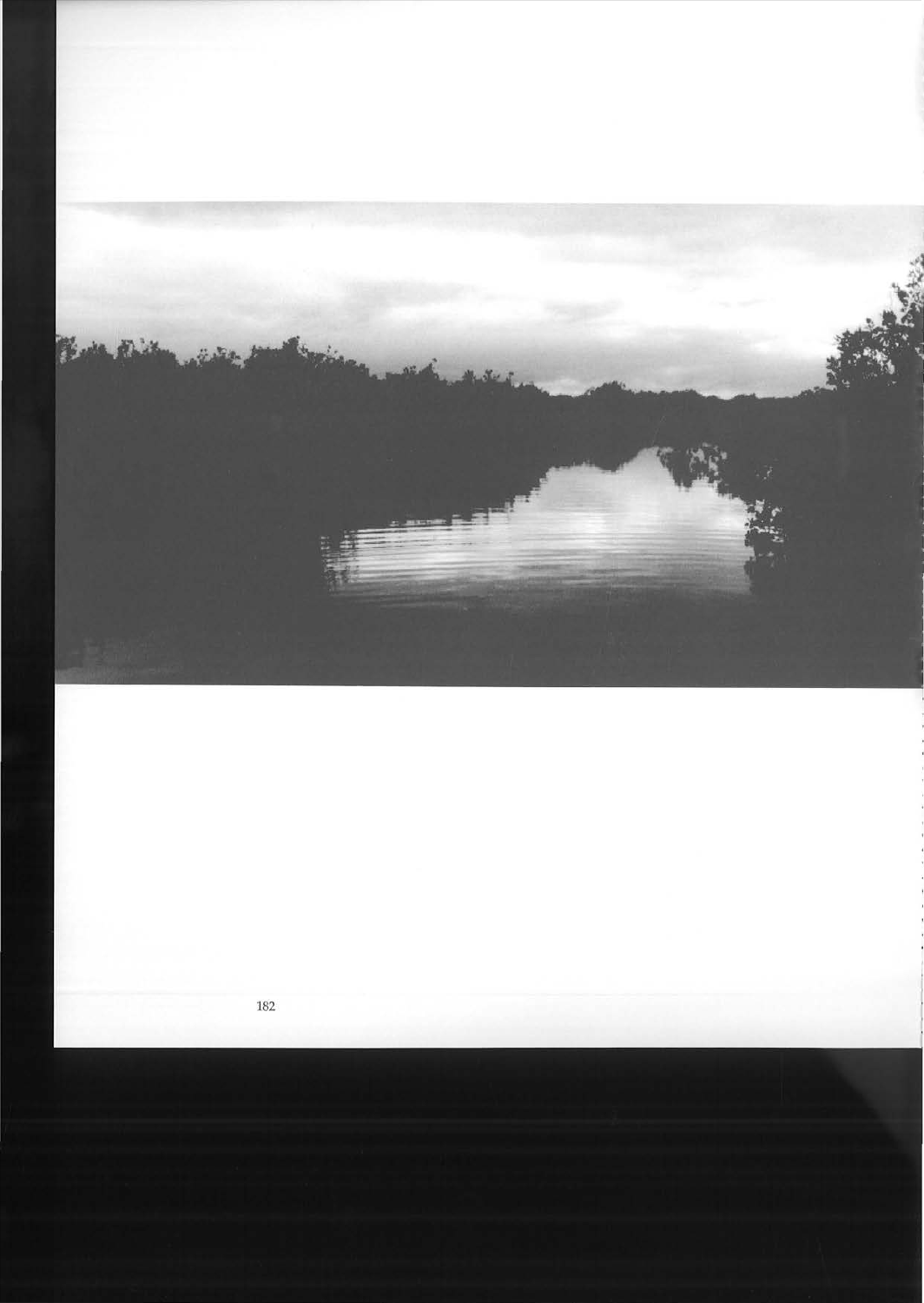**A House in the West.** 

Bill MCKay

"East and West mean nothing to us here," Odysseus told his men when they landed at Aeaea, the home of Circe. "Where the sun is rising from when he comes to light the world and where he is sinking we do not know."1 And half a turn of the globe away on our own little stretch of island, on this isthmus at the narrowest neck of the country, do you think we would not know where in the world we were? Our site is near the end of the alphabet, Waterview, West Auckland, the piece of land under the Won the map. One can see the last stroke of that W in the stairway veering down to the water on a lava flow from the extinct volcano, that once ran down to the sea on a path the street now follows to the shore of a tidal lagoon. Sometimes there is water here when the last spit of the Pacific creeps up through the mangroves to this westernmost bit of the isthmus shore, looking out over one last rim of hazy hills to the Tasman Sea. The thinnest bit of the country, one can walk from ocean shore to shore, the sun rises from one sea, sets in the other. Portage country.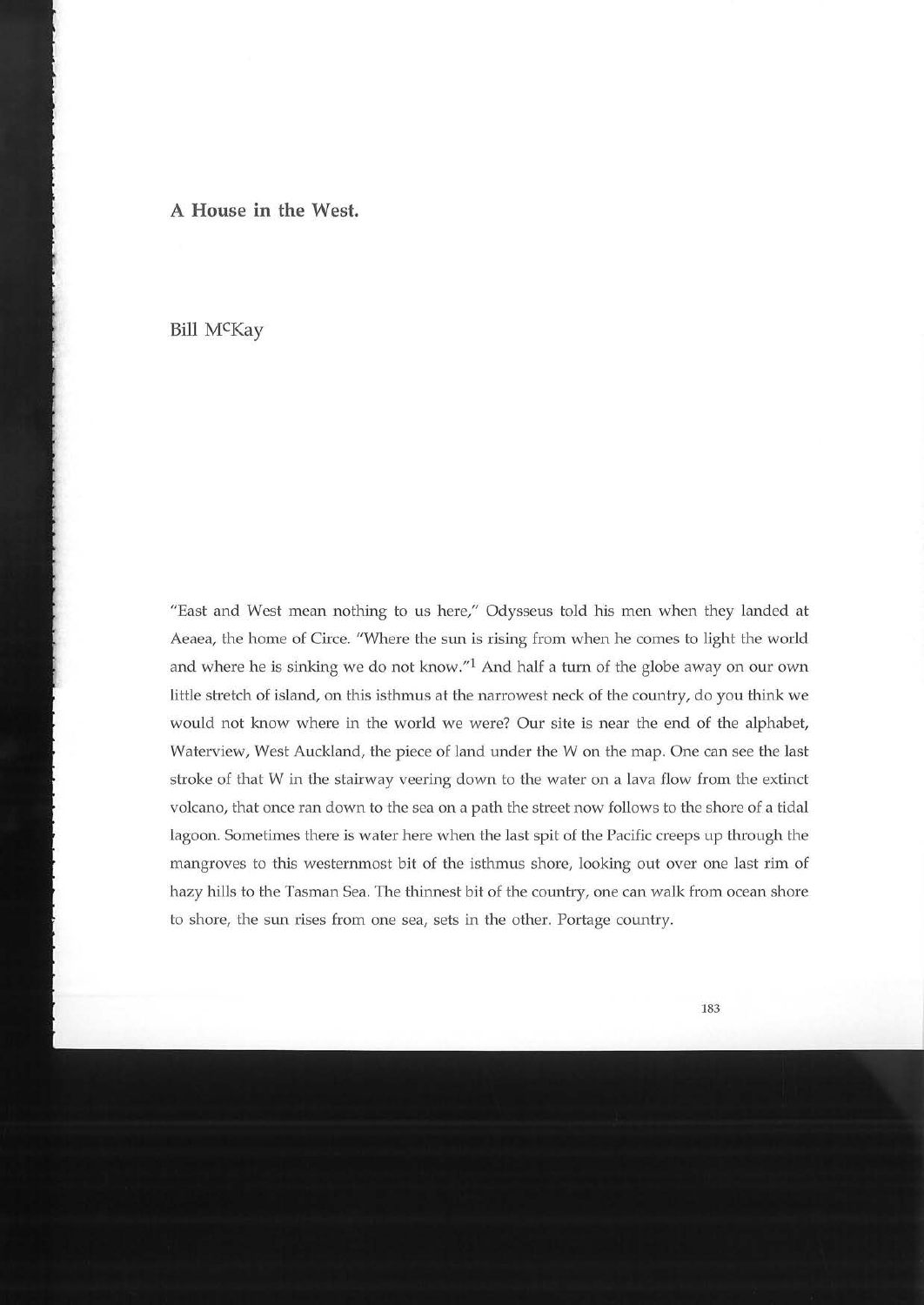The tides make this lagoon seem primal, flooding and draining to its own rhythm disconnected from our days, the rhythm of the moon. The tides seem to recreate the original separation of sea from shore, the emerging land and emerging life in the thrust of mangrove pneumatophores from the mud.

Prompted by the woman's long held dream of Egypt these West Auckland mangroves conjure western history's beginning in Nile mud. These landscapes seeming opposite, antipodean, are not so far apart-New Zealand soldiers were shipped there twice-the man's namesake is under Egyptian sand. McCahon appealed to Egypt or something there when he saw "... perhaps an Egyptian god but far from the sun of Egypt in southern cold. Big hills stood in front of little hills—a landscape of splendour, order and peace—something belonging to the land, and not yet to its people."2

An Egyptian myth I found attractive: the sun traverses the sky in a day-boat, at sunset transferred to the night-boat on the horizon, to be towed on the waters under the earth, to be reborn in the redness of dawn.

In this island land, fished from the sea, and rediscovered several times over by people in boats, drawing boats up on shore to stay, we thought we detected a motif of the boat in the air:

> Patea Aotea Canoe Memorial; Petone Pioneer Foreshore Museum; Gisborne's Endeavours skewered on poles and Star of Canada on the Turanganui riverbank; Devonport Naval Museum; Waipu House of Memories Memorial; Boats on trailers parked in streets, or built in backyards, or up on the hard;

184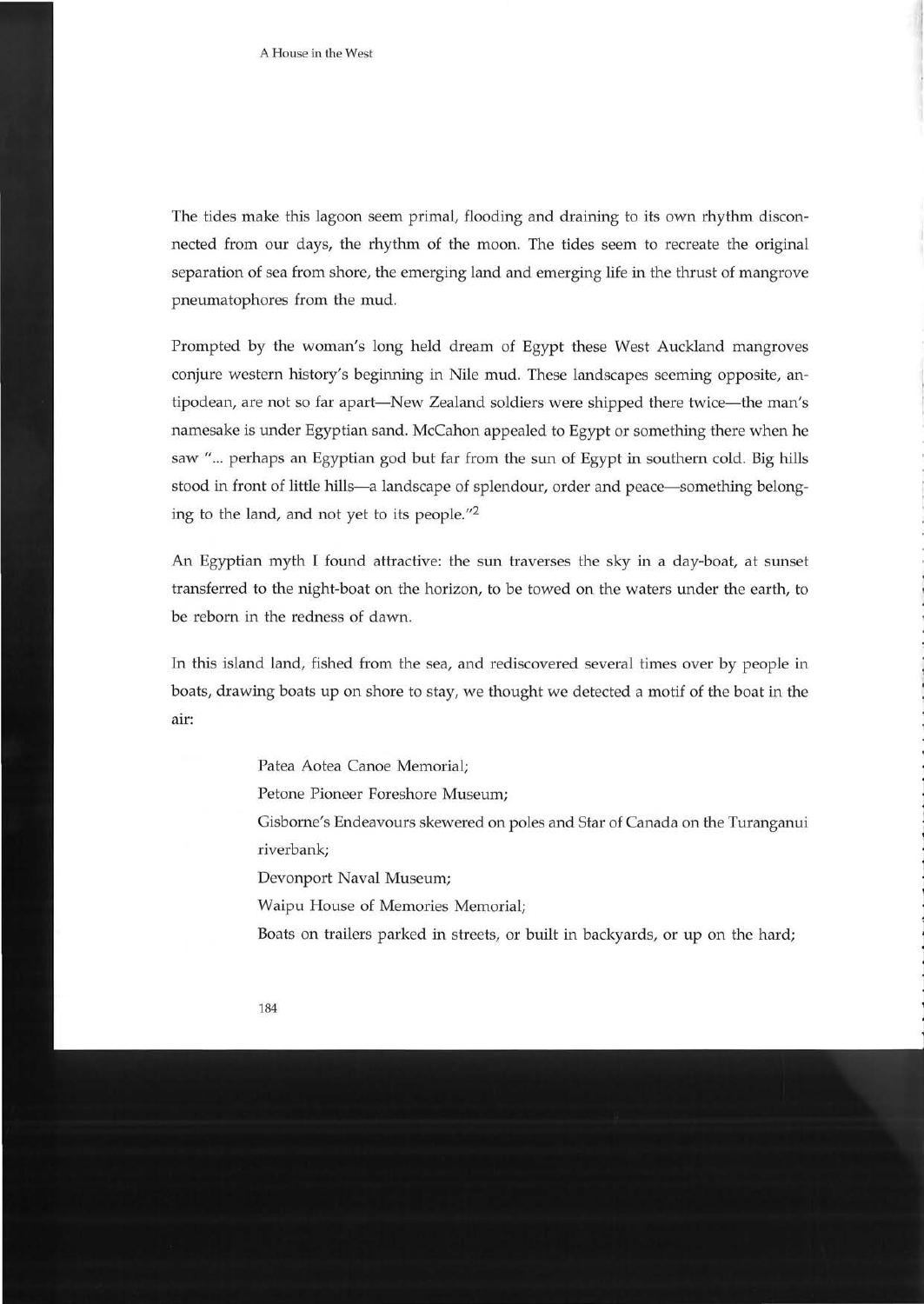The fishing boat safely ashore; The lifeboat about to set out; Ghost boats on the old foreshore; Dinghies on the beach, wrecks, Ark, canoe; The Ratana Manuao from the English Man o' War.

The boat in the air can be simply a joke, a pun on Waterview, a reference to the awkwardness of launching a boat on this bit of the harbour of the "City of Sails". A literal house for a littoral suburb. But it evokes the rising and falling of the tides, heightens the sense of the end of the isthmus, the change of surfaces where land blurs with sea and sky out on the shoals and birds alternate with fish, and the sky is unnaturally at one's feet, reflected in the smooth, knee-deep water. The boat shape reflects the crescent moon first seen in the west, riding low over the waterless lagoon, the moon that fills or drains the harbour. The boat  $$ not sign or symbol, but real boat or rather imitation real boat — stands propped on mast and oar over the front door, portaged boat forming a port and portal, porte-cochere and portico. Port-harbour-home. Port-left-high and dry.

Another tide is evident from this site—traffic streaming home in the evening, across the causeway in the wake of daylight, red tail lights in the dusk like sparks from a fire roaring up into the emptiness after sunset, and the vast hollow aerial miles apparent before stars appear. The house is conceived as a suburban villa, a simple country house now hemmed in by suburban tides. There is no dialogue with neighbours, the house addresses landscape and distance, marks the end of the street where land is separated from sea and sky and day turns to night. A cylinder pushed away from the street to the corner of the site, by a tiny stream, it is an observatory lost in its own world of the dreamy lagoon.

Simple shapes form the house: a cylinder resting on a cube, crowned with a tiny Egyptian pyramid, transparent in the guise of a skylight (or is it the volcano's tip or a glimpse of the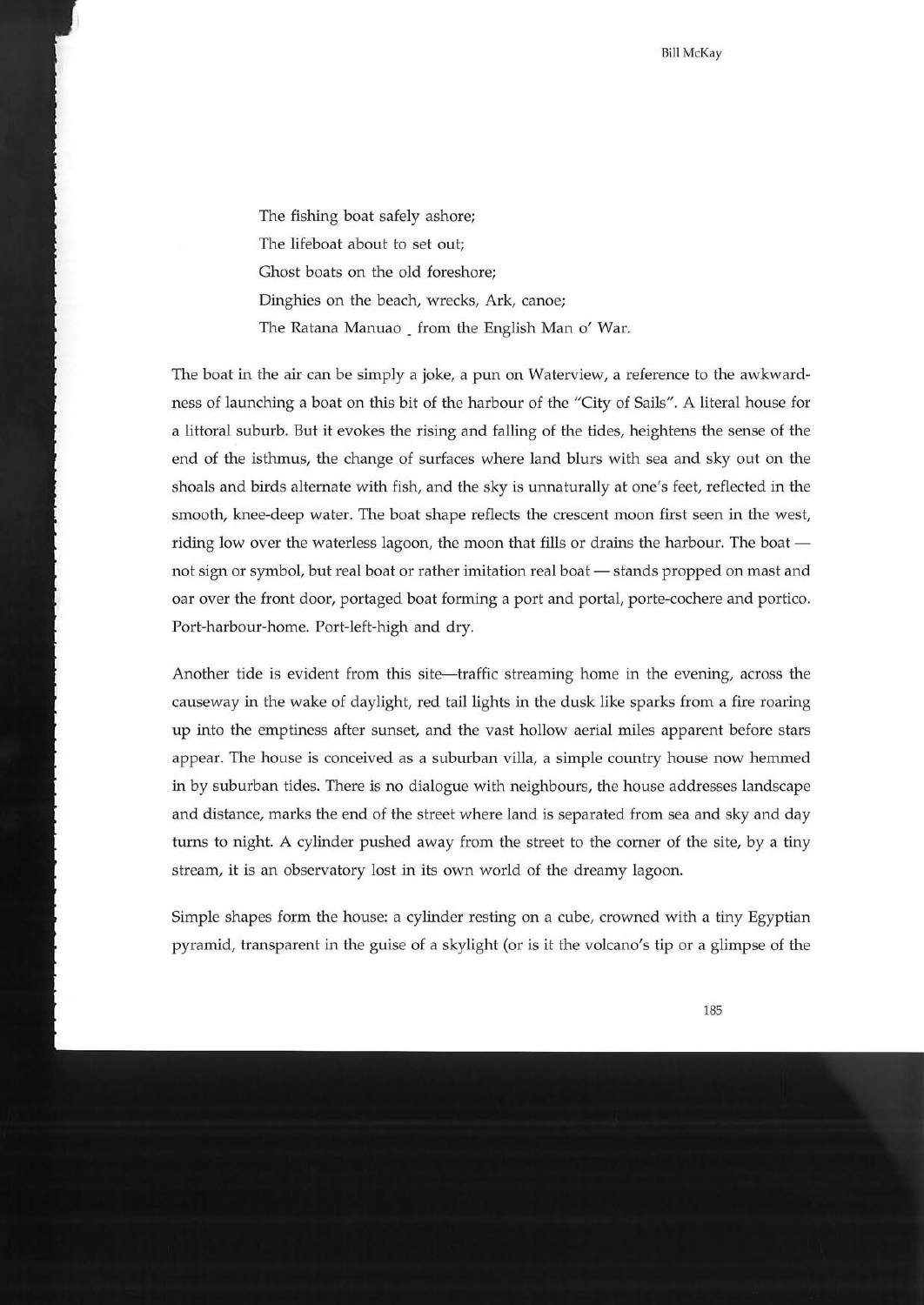A House in the West

Southern Cross?) The expansive curve of the rotunda addresses the horizon, recalling the way that in water, ripples go away from you, on this edge of the Pacific, Melville's ocean, "that rolls the whole earth round,"3 Banks's sea, "that lens of water twice bulged and wob-



1

bling and rolling round the Earth."<sup>4</sup> (This house—white whale or Pequod?-contains on its deck a tiny lens of precipitated water in an inverted perspex sky dome, lensing light into the basement: "Here the small waves fall on the beach for a while."5) Like an orrery the cylinder models and tracks the orbit of sun and moon, and curve of earth, as William Blake's "serpent temple, image of infinite shut up in finite revolution,"6 expansive yet containing the domestic interior, intimate world cupped in the face of immensity, as seen in Joseph Cornell's 'space-object boxes,' where "once gone through we trace the round again ... where lies the final harbour where we unmoor no more?"7

The long flight of stairs (the stroke of the W,) veers off northwest and runs away down to an empty jetty and idle Archimedean screw at the extreme tip of the site, inscribed *"Lux lucis lune diminuendum est,"* our motto, "the light of the moon is not constant and cannot guide one from the other side to the shore of here."

As the earth turns, from the first inkling of morning sunlight in the library, the sun swings round the rotunda, slowly filling it with daylight, till brimming full and driving shadows before it, the setting sun buoys its satellite the boat up into the air, brilliantly lit at sunset, like the evening crescent moon sometimes seen floating over the shadowed lagoon, or the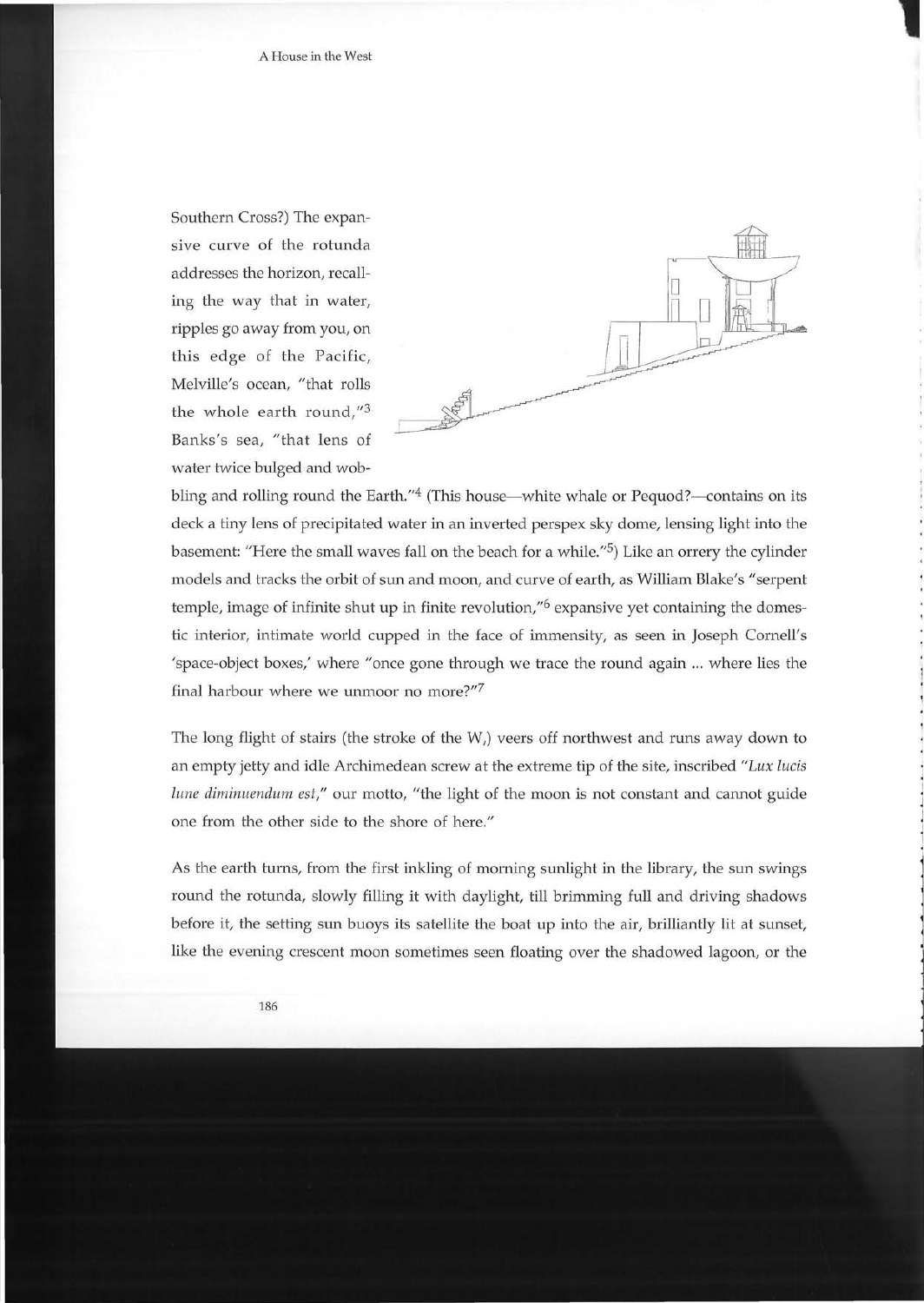

**full** moon rising over the volcano at the other eastern end of the street. The last rays of horizontal sunlight penetrate the western portals of the house, drill through a pin hole in the farthest wall over the fireplace to project an inverted miniature image of the world in the *camera obscura*  darkness of the stairs to the basement, and this last scene of day is played out in fading light over the kindled fire.

Two lighting systems are installed, labelled "true" and "false", one obvious, one subtle-glint and gloom.

At night a small lighthouse under the boat **illu**minates the porch, the dream world built by that

strange artificial wavering light of candle and lamp beats out the pulse of the night. Outside the sinking moon grounds its driftwood and jetsam fleet and sucks out the lagoon water over the rim of the horizon, the travelling meniscus pushing mangrove propagules like tiny boats before it, out into the open sea, to circle the planet, heading for that foreign shore, the world, where once they said of a land upside down from them: "When the sun rises for us, then for them it sets; when it sets for us, then **it** rises for them. Our noon is their midnight, and our summer is their winter, and so everything goes in opposites and the ancient scholars have discussed this in amazement and at some length. Perhaps this newly discovered New Zealand is equivalent to our (untranslatable Dutch) 'opposite-footers'."8

## **Notes:**

1 " ... So the sooner we decide on a sensible plan the better." Homer, *Odyssey,* trans. E. V. Rein